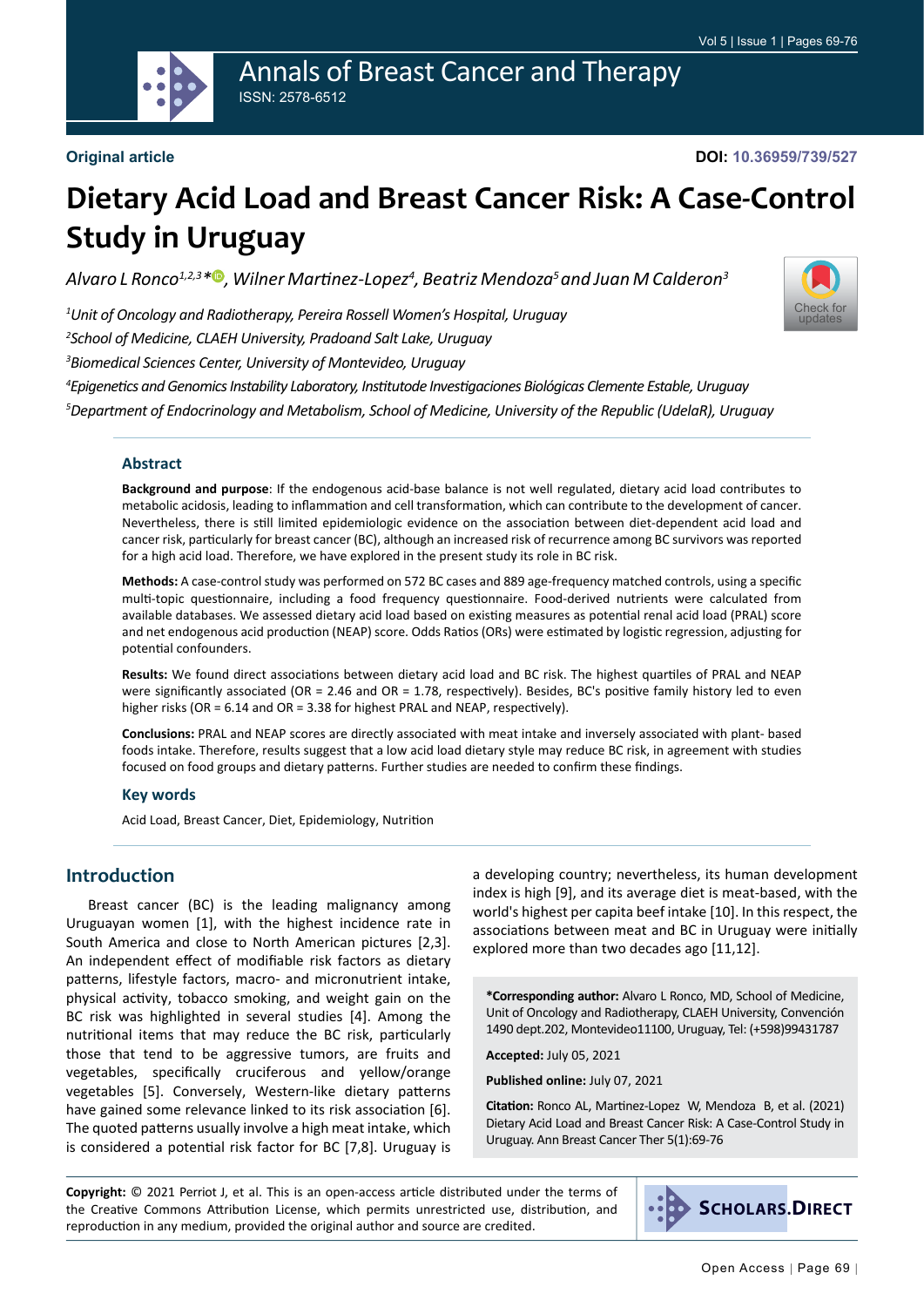Blood pH is maintained within the range of 7.35 - 7.45 and tends to be rapidly controlled by the body's buffer systems to avoid acidosis (pH < 7.35) or alkalosis (pH > 7.45). Minimal changes are expected in the value of plasma bicarbonate, and blood pH within the range considered normal [13]. When the pH is balanced at values close to the lower limit (7.35), this condition is called low-grade metabolic acidosis. Some factors can lead to low-grade metabolic acidosis, and diet is one of the main factors that may influence the occurrence of this condition [14]. In particular, a long-term high protein consumption (e.g., from Western-like dietary patterns) can induce it [15,16].

Metabolic acidosis can be calculated through the potential renal acid load (PRAL) [15] and net endogenous acid production (NEAP) [16] formulas, which are validated and straightforward methods to estimate the dietary acid load from diet-composition data. A prolonged diet-induced low-grade metabolic acidosis over the years may predispose to metabolic abnormalities, in particular, insulin resistance, diabetes, high serum triglycerides, and obesity [17,18]. Consequently, the production of insulin-like growth factor-1 (IGF-I) probably increases [19], which, in turn, is associated with an increased BC risk [20].

A recent prospective study suggested that a higher dietdependent acid load is associated with an increased risk of invasive BC. Conversely, alkaline diets or diets lower in diet-dependent acid load may be protective, especially for Estrogen Receptor-negative BC [21]. Nevertheless, there is limited and inconsistent epidemiologic evidence on the association between diet-dependent acid load and cancer risk [22], currently restricted to BC incidence and recurrence risk [21,23-25]. Therefore, we decided to explore possible associations of diet-dependent acid load and the risk of BC among Uruguayan women. To our knowledge, the present study is the first Latin American case-control study that analyzes dietary acid load and BC risk.

## **Material and Methods**

We combined two databases previously used in epidemiologic studies on BC in the Uruguayan population [26- 29]. Those studies were carried out in Uruguay during 1996- 2004 in Montevideo's principal public hospitals (Pasteur, Maciel, Clinicas, Oncology Institute) and one private hospital. Formal consents were not required for this type of study at that time. The studies were conducted after being authorized by Directors receiving ethical approval in each participant institution. With a similar structure, both databases enabled us to study a total sample of 1461 participants (572 BC cases, 889 controls). Each one is briefly described as follows.

## **Public hospitals**

As part of multi-site epidemiologic research, 480 incident BC cases were eligible for the study period. Nineteen patients rejected an interview, leaving 461 cases to be included (response rate 96.0%). In the same period and hospitals, 685 admitted patients afflicted with diseases unrelated to smoking and drinking were eligible for the study. Twentyfive patients rejected the interview, leaving 667 controls

(response rate 97.4%). Trained social workers interviewed patients in the hospitals shortly after admittance. No proxy interviews were conducted. According to Uruguayan law, patients admitted to public hospitals were people with low incomes, from the whole country, and free access to medical services. Considering the population's features, they were good representatives of a third world country, different from the community admitted at the private health institution.

## **Private hospital**

An epidemiologic study on BC conducted in 1999-2001 at a pre-paid medical institution in Montevideo (IMPASA) derived 116 incident BC cases and 223 controls women having normal mammography (BI-RADS 1) [30]  $\leq$  1 year before the interview. One control and two cases refused the interview, and three cases were excluded for medical reasons, finally achieving 111 cases and 222 controls (response rates: 95.7% and 99.6% respectively). They were age-matched ( $\pm$  five years). All participants, inhabitants of Montevideo (the capital city), did not remain at the hospital during the interviews. Women were < 85 years old and belonged to mid-to-high socioeconomic strata. After appointments made by phone, interviews were face-to-face conducted in a hospital's office by a trained nurse blinded by major risk factors.

Each hospital Director has authorized the project after receiving the approval from the respective Ethical Committee. In past years, only oral consent was required from the patients, assuming the confidentiality about their data. An auto-generated number was built based on initials (first and last name + ID number) to preserve anonymity.

## **Interviews and questionnaire**

Participants answered a structured questionnaire which included: socio-demographic variables; occupation; BC history in 1º-2º degree relatives; self-reported height and weight five years before the interview; smoking and alcohol; a history of "mate," tea and coffee drinking; menstrualreproductive events; and a food frequency questionnaire (FFQ) of 64 items, representative of Uruguayan diet, focused on food consumption five years before the interview. Proxy interviews were not accepted. The FFQ was not validated; however, it was tested for reproducibility [31], allowing individual energy estimation. All dietary questions were open-ended. Local tables of food composition were used for estimating energy and nutrients [32].

## **Estimation of dietary acid load**

We calculated the diet-dependent acid load using previously defined formulas [15,16] and applied in other epidemiologic studies on BC risk [21, 25] as well as on recurrence [23,24]: potential renal acid load (PRAL) and net endogenous acid production (NEAP). These measurements were calculated as follows:

PRAL (mEq/day) =  $(0.49 \times \text{total protein [g/day]) + (0.037 \times$ phosphorus[mg/day]) – (0.021 × potassium[mg/day]) – (0.026  $\times$  magnesium[mg/day]) – (0.013  $\times$  calcium[mg/day]);

NEAP (mEq/day) =  $(54.5 \times$  protein[g/day]) /  $(0.0256 \times$ potassium[mg/day]) – 10.2;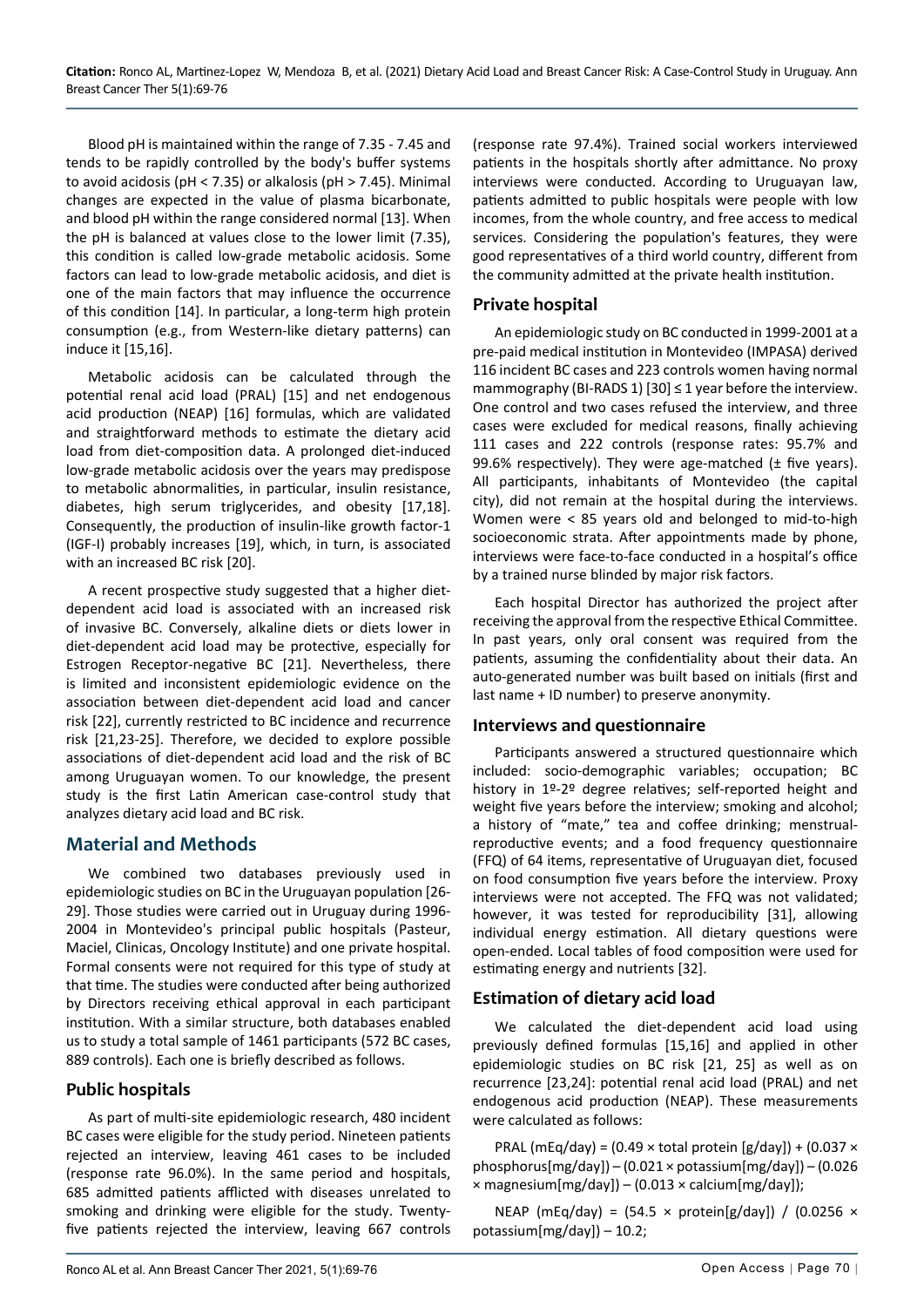An analysis program was compiled to calculate energy, which made the sum of all individual values. Each one was obtained after multiplying the number of servings/year by the ratio calories of the serving/100g of each, divided by 365 days. Most typical or average servings of solid foods are within the range of 100-150g. Since iron intake showed a high correlation with energy, we calculated an iron density expressed as daily mg of the mineral/kcal\*1000.

#### **Statistical analysis**

The questionnaire variables were initially continuous. When necessary, they were categorized for analysis purposes. Aside from primary descriptive analyses (frequencies, mean values), we calculated Odds Ratios (ORs) and 95% confidence intervals (95% CI) by unconditional logistic regression [33]. Terms for potential confounders were included in the multivariate analyses. The equations included terms for: age (categorical), residence (binary), education (categorical), age at menarche (categorical), menopausal status (binary), age at first live birth (categorical), number of live births (categorical), age at menopause (categorical), family history of BC (binary), BMI (continuous), smoking intensity in packyears (continuous), alcohol status (categorical) and energy intake (categorical) as independent variables, and cancer (yes/no) as the dependent one. Possible heterogeneities in the stratified analyses were explored through likelihood-ratio tests. The STATA software was used to make all calculations (Release 10, StataCorp LP, College Station, TX, 2007).

#### **Results**

**[Table 1](#page-2-0)** shows the distribution of cases and controls according to selected socio-demographic variables. Although participants were not completely matched, an adequate age distribution was achieved ( $p = 0.87$ ). There were more rural cases than controls (12.9% vs. 9.4%, resp.). Most traditional BC risk factors (family history of cancer, reproductive variables) displayed significant or marginal differences between cases and controls. On the other hand, educational level and BMI did not.

Some selected lifestyle variables were analyzed and presented in **[Table 2](#page-3-0)**. Energy, red meat, and alcohol intake were directly and significantly associated with BC risk. On the other hand, fruits, vegetables, and the three infusions (coffee, tea, and 'mate') were inversely and significantly associated with the risk.

**[Table 3](#page-3-1)** displays the mean values of PRAL and NEAP scores and their components comparing cases and controls. Both mean scores were higher among BC cases. Regarding the details, differences in protein and Phosphorus intakes

<span id="page-2-0"></span>**Table 1:** Distribution of sociodemographic and selected reproductive variables in cases and controls.

| <b>Variables</b>                  | <b>Categories</b> | Controls %  | %<br>Cases  | Global p - Value |
|-----------------------------------|-------------------|-------------|-------------|------------------|
|                                   |                   | $(n = 889)$ | $(n = 572)$ |                  |
| Age groups                        | $\leq 49$         | 200<br>22.5 | 123<br>21.5 |                  |
|                                   | $50 - 59$         | 223<br>25.1 | 25.0<br>143 |                  |
|                                   | $60 - 69$         | 243<br>27.3 | 155<br>27.1 |                  |
|                                   | $\geq 70$         | 223<br>25.1 | 151<br>26.4 | 0.94             |
| Health system                     | Public            | 667<br>75.0 | 461<br>80.6 |                  |
|                                   | Private           | 25.0<br>222 | 19.4<br>111 | 0.01             |
| <b>Education years</b>            | $\leq 6$          | 551<br>62.0 | 359<br>62.8 |                  |
|                                   | $7 - 12$          | 223<br>25.1 | 142<br>24.8 |                  |
|                                   | $\geq 13$         | 115<br>12.9 | 12.4<br>71  | 0.94             |
| Residence                         | Urban             | 805<br>90.5 | 498<br>87.1 |                  |
|                                   | Rural             | 84<br>9.4   | 12.9<br>74  | 0.03             |
| Body Mass Index                   | $\leq 24.99$      | 389<br>43.8 | 238<br>41.6 |                  |
| (kg/m <sup>2</sup> )              | 25.0 - 29.99      | 327<br>36.8 | 36.7<br>210 |                  |
|                                   | $\geq 30.0$       | 173<br>19.5 | 21.7<br>124 | 0.54             |
| Fam.History of BC                 | No                | 811<br>91.2 | 450<br>78.7 |                  |
|                                   | Yes               | 78<br>8.8   | 122<br>21.3 | < 0.001          |
| Menopausal status                 | Pre               | 182<br>20.5 | 97<br>17.0  |                  |
|                                   | Post              | 707<br>79.5 | 475<br>83.0 | 0.09             |
| Age of menarche                   | $\leq 11$         | 207<br>23.3 | 138<br>24.1 |                  |
|                                   | 12                | 273<br>30.7 | 145<br>25.3 |                  |
|                                   | 13                | 175<br>19.7 | 136<br>23.8 |                  |
|                                   | $\geq 14$         | 234<br>26.3 | 153<br>26.7 | 0.09             |
| Nº of live births                 | Nulliparous       | 111<br>12.5 | 104<br>18.2 |                  |
|                                   | $1 - 2$           | 44.3<br>394 | 252<br>44.1 |                  |
|                                   | $\geq$ 3          | 384<br>43.2 | 37.8<br>216 | 0.006            |
| Age at 1 <sup>st</sup> live birth | $\leq 20$         | 36.1<br>281 | 150<br>32.0 |                  |
|                                   | $21 - 26$         | 39.1<br>304 | 173<br>37.0 |                  |
|                                   | $\geq 27$         | 193<br>24.8 | 145<br>31.0 | 0.054            |
| Breastfeeding time                | $\leq 3$          | 283<br>31.8 | 38.1<br>218 |                  |
| (total months)                    | $4 - 15$          | 307<br>34.5 | 168<br>29.4 |                  |
|                                   | $\geq 16$         | 299<br>33.6 | 186<br>32.5 | 0.03             |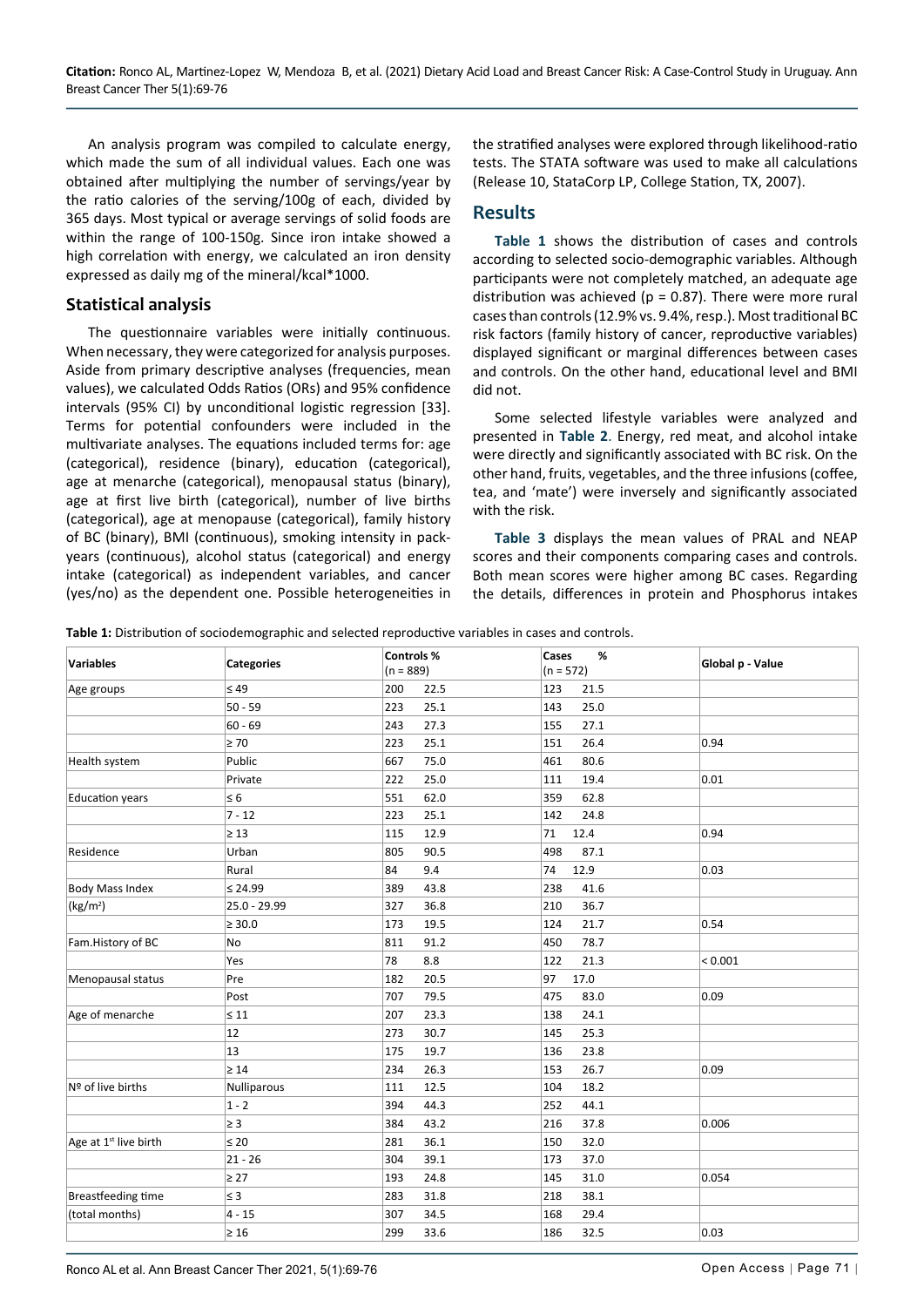| Variable        | <b>Categories</b> | Controls/cases | Global<br>P - value | OR (95% CI)         | P - value<br>for trend |
|-----------------|-------------------|----------------|---------------------|---------------------|------------------------|
| Red meat        | $\leq 112$        | 254/101        |                     |                     |                        |
| (servings/year) | $113 - 183$       | 256/118        |                     |                     |                        |
|                 | 184 - 290         | 228/138        |                     |                     |                        |
|                 | $\geq 291$        | 151/215        | < 0.001             | $3.58(2.62 - 4.88)$ | < 0.001                |
| Fruits          | $\leq 218$        | 207/159        |                     |                     |                        |
| (units/year)    | $219 - 365$       | 204/159        |                     |                     |                        |
|                 | 366 - 844         | 236/130        |                     |                     |                        |
|                 | $\geq 845$        | 242/124        | 0.006               | $0.67(0.49 - 0.90)$ | 0.001                  |
| Vegetables      | $\leq 400$        | 190/173        |                     |                     |                        |
| (servings/year) | $401 - 620$       | 226/141        |                     |                     |                        |
|                 | $621 - 905$       | 245/118        |                     |                     |                        |
|                 | $\geq 906$        | 228/140        | < 0.001             | $0.67(0.50 - 0.90)$ | 0.003                  |
| Energy          | $\leq 1625$       | 244/121        |                     |                     |                        |
| (Kcal/day)      | 1626 - 1944       | 225/140        |                     |                     |                        |
|                 | 1945 - 2288       | 215/150        |                     |                     |                        |
|                 | $\geq 2289$       | 205/161        | 0.02                | $1.58(1.17 - 2.14)$ | 0.002                  |
| Coffee          | Never             | 607/431        |                     |                     |                        |
| (Consumption)   | Ever              | 282/141        | 0.004               | $0.70(0.56 - 0.89)$ | 0.004                  |
| Tea             | Never             | 503/386        |                     |                     |                        |
| (Consumption)   | Ever              | 360/212        | 0.02                | $0.77(0.62 - 0.95)$ | 0.02                   |
| 'Mate' intake   | None              | 146/108        |                     |                     |                        |
| (mI/day)        | $\leq$ 999        | 308/275        |                     |                     |                        |
|                 | $\geq 1000$       | 435/189        | < 0.001             | $0.59(0.43 - 0.79)$ | < 0.001                |
| Alcohol         | Non drinker       | 759/451        |                     |                     |                        |
| <b>Status</b>   | Ever drinker      | 130/121        | 0.001               | $1.57(1.19 - 2.06)$ | 0.001                  |
| Smoking         | Non smoker        | 659/409        |                     |                     |                        |
| <b>Status</b>   | Ever smoker       | 230/163        | 0.27                | $1.14(0.90 - 1.45)$ | 0.27                   |

<span id="page-3-0"></span>**Table 2:** Crude Odds Ratios (OR) of selected consumptions linked to lifestyle. Comparisons between highest vs. lowest categories.

<span id="page-3-1"></span>**Table 3:** Mean daily values ± standard deviation of the acid load scores and their components. Stratification of items according to their animal/plant original source. Comparison between cases and controls.

| Variable                 | <b>Units</b>   | <b>CONTROLS</b>    | <b>CASES</b>       | Diff.(p) |
|--------------------------|----------------|--------------------|--------------------|----------|
|                          |                | Mean ± SD          | Mean ± SD          |          |
| <b>Total Proteins</b>    | g              | $109.6 \pm 49.6$   | $118.8 \pm 42.3$   | 0.0001   |
| Total proteins/energy    | $g/10^3$ Kcal  | $56.2 \pm 14.1$    | $57.3 \pm 12.8$    | 0.14     |
| Animal proteins/energy   | $g/10^3$ Kcal  | $51.7 \pm 14.2$    | $53.2 \pm 12.9$    | 0.04     |
| Plant proteins/energy    | $g/10^3$ Kcal  | $4.6 \pm 1.7$      | $4.1 \pm 1.6$      | < 0.0001 |
| <b>Total Phosphorus</b>  | mg             | 759.6 ± 256.9      | $776.2 \pm 265.5$  | 0.23     |
| Total phosphorus/energy  | $mg/10^3$ Kcal | $389.9 \pm 76.4$   | $374.3 \pm 70.9$   | 0.0001   |
| Animal phosphorus/energy | $mg/103$ Kcal  | $246.3 \pm 70.4$   | $241.3 \pm 62.0$   | 0.16     |
| Plant phosphorus/energy  | $mg/103$ Kcal  | $143.6 \pm 45.1$   | $133.1 \pm 45.3$   | < 0.0001 |
| <b>Total Potassium</b>   | mg             | $2051.5 \pm 678.5$ | $2062.5 \pm 754.7$ | 0.77     |
| Total potassium/energy   | $mg/103$ Kcal  | $1064.7 \pm 258.6$ | $1000.4 \pm 247.3$ | < 0.0001 |
| Animal potassium/energy  | $mg/103$ Kcal  | $379.4 \pm 94.4$   | $385.3 \pm 91.3$   | 0.24     |
| Plant potassium/energy   | $mg/10^3$ Kcal | $685.3 \pm 242.9$  | $615.2 \pm 242.4$  | < 0.0001 |
| <b>Total Magnesium</b>   | mg             | $178.8 \pm 59.2$   | $179.0 \pm 65.8$   | 0.95     |
| Total magnesium/energy   | $mg/103$ Kcal  | $92.5 \pm 20.8$    | $86.7 \pm 20.9$    | < 0.0001 |
| Animal magnesium/energy  | $mg/103$ Kcal  | $27.7 \pm 6.7$     | $27.7 \pm 6.1$     | 0.96     |
| Plant magnesium/energy   | $mg/103$ Kcal  | $64.8 \pm 20.2$    | $59.0 \pm 20.7$    | < 0.0001 |
| <b>Total Calcium</b>     | mg             | $854.2 \pm 425.0$  | $817.3 \pm 466.4$  | 0.12     |
| Total calcium/energy     | $mg/103$ Kcal  | 437.0 ± 192.4      | $391.6 \pm 181.4$  | < 0.0001 |
| Animal calcium/energy    | $mg/103$ Kcal  | $222.4 \pm 165.9$  | $193.7 \pm 153.1$  | 0.0009   |
| Plant calcium/energy     | $mg/103$ Kcal  | $214.6 \pm 69.9$   | $197.9 \pm 74.6$   | < 0.0001 |
| PRAL                     | mEq            | $22.6 \pm 21.7$    | $29.7 \pm 23.2$    | < 0.0001 |
| <b>NEAP</b>              | mEq            | $84.9 \pm 31.3$    | $90.9 \pm 32.3$    | 0.004    |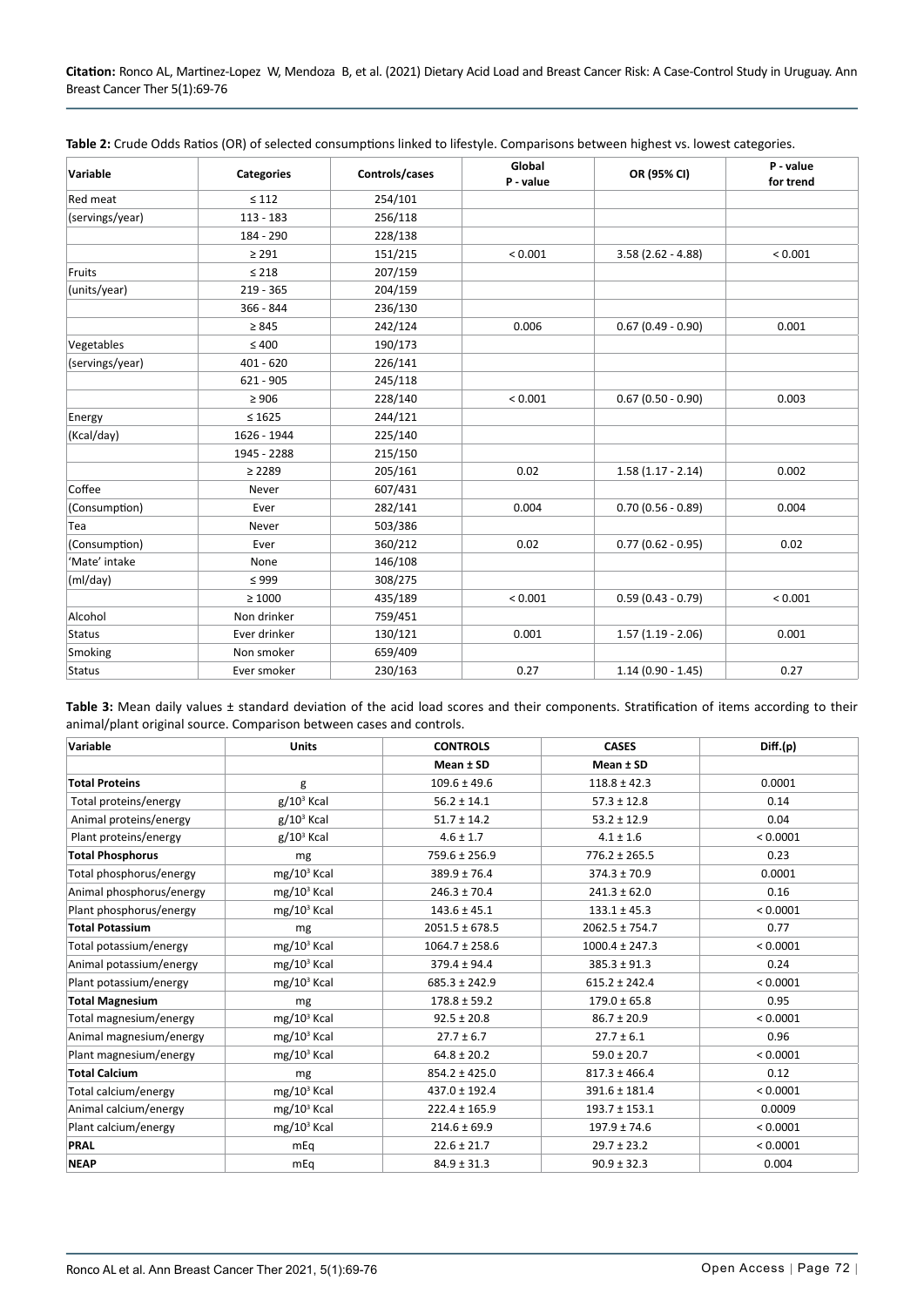<span id="page-4-0"></span>**Table 4:** Adjusted Odds Ratios (ORs) of BC for acid load scores (PRAL and NEAP), with global estimations and stratified analyses by menopausal status and family history of BC.

| <b>SCORE LEVELS</b> |                           |                   |                  |                  |             |  |
|---------------------|---------------------------|-------------------|------------------|------------------|-------------|--|
|                     |                           | $\mathbf{u}$      | Ш                | IV               |             |  |
|                     | <b>OR 95% CI</b>          | <b>OR 95% CI</b>  | <b>OR 95% CI</b> | <b>OR 95% CI</b> |             |  |
| PRAL (mEq/d)        | $\leq 12.1$               | $12.2 - 22.7$     | $22.8 - 34.9$    | > 34.9           | Trend (p)   |  |
| All                 | 1.00<br>$---$             | 1.01 0.73-1.40    | 1.76 1.28-2.42   | 2.46 1.76-3.44   | < 0.001     |  |
| Prem                | 1.00<br>$---$             | 0.99 0.43-2.27    | 2.26 0.97-5.25   | 3.33 1.41-7.89   | 0.002       |  |
| Postm               | 1.00<br>$---$             | 1.02 0.72-1.46    | 1.71 1.21-2.41   | 2.31 1.61-3.33   | < 0.001     |  |
| FH No               | 1.00<br>---               | 0.88 0.61-1.25    | 1.62 1.15-2.27   | 2.12 1.48-3.04   | $ $ < 0.001 |  |
| FH Yes              | 1.00<br>$---$             | 2.06 0.93-4.52    | 2.97 1.22-7.23   | 6.14 2.30-16.4   | < 0.001     |  |
| NEAP (mEq/d)        | $≤ 68.0$                  | 68.1 82.4         | 82.5 99.2        | > 99.2           | Trend (p)   |  |
| All                 | 1.00<br>$---$             | 0.98 0.72-1.35    | 1.56 1.15-2.13   | 1.78 1.30-2.42   | < 0.001     |  |
| Prem                | 1.00<br>$---$             | 0.76 0.34-1.71    | 1.39 0.65-2.98   | 1.49 0.69-3.26   | 0.14        |  |
| Postm               | 1.00<br>$\qquad \qquad -$ | 1.00 0.71-1.42    | 1.63 1.16-2.29   | 1.82 1.29-2.56   | < 0.001     |  |
| FH No               | 1.00<br>---               | $0.970.69 - 1.36$ | 1.43 1.03-2.00   | 1.58 1.13-2.22   | 0.001       |  |
| FH Yes              | 1.00<br>---               | 1.05 0.47-2.32    | 2.64 1.12-6.19   | 3.38 1.41-8.11   | 0.001       |  |

The equations included terms for: age (categorical), residence (binary), education (categorical), age at menarche (categorical), menopausal status (binary), age at first live birth (categorical), number of live births (categorical), age at menopause (categorical), family history of BC (binary), BMI (continuous), smoking intensity in pack-years (continuous), alcohol status (categorical) and energy intake (categorical) as independent variables, and cancer (yes/no) was the dependent one.

Likelihood ratio tests for heterogeneity were: non significant for Menopausal status ( $p = 0.72$ ) and significant for Family history of BC ( $p =$ 0.03).

Abbreviations: Prem = premenopausal; Postm = postmenopausal; FH = family history of breast cancer in relatives of 1<sup>st</sup> and  $2^{nd}$  degree together. Bold letters indicate statistically significant values.

were significantly higher among cases. However, potassium, magnesium, and calcium intakes were not significantly different between cases and control groups.

**[Table 4](#page-4-0)** displays the adjusted ORs for both acid load scores. The highest vs. lowest quartile of PRAL derived a significant estimate (OR = 2.46) with a highly significant trend (ptrend < .001). The same applies to the NEAP score: both risk and trend estimates were significant (OR = 1.78, ptrend < .001). The analyses stratified by family history of BC showed higher risks with a positive history: PRAL had an OR = 6.14 (ptrend < .001), and NEAP had an OR = 3.38 (ptrend 0.001).

#### **Discussion**

We found direct associations between dietary acid load and BC risk. The ORs for the highest vs. lowest quartile were significant regarding both scores employed and their linear trends: PRAL (OR = 2.54, ptrend < 0.001) and NEAP (OR = 1.78, ptrend < 0.001). Stratified analyses done in a recent prospective study [21] found suggestively stronger associations between PRAL and BC in women who had a sister diagnosed with BC before age 50 years, especially for ER-negative BC. Albeit we had no data on ages of relatives' cancer cases nor hormonal receptors of patients, our stratified analyses by family history also showed a risk increase for PRAL score when this history was present, compared to its absence (OR =  $6.14$  vs. OR = 2.12, respectively). Besides, the NEAP score displayed similar associations (OR =3.38 vs. OR=1.58, respectively). Having found significant heterogeneity between the absence/ presence of BC family history, this might imply gene-dietary interactions to be considered for future studies.

The only existing evidence related to acid load and cancer risk is related to BC. Nevertheless, these research works are not consistent enough [21,23,25]. There were positive associations for acid load with BC risk among American and Puerto Rican women [21,23], but it was not associated among Iranian ones [25]. Some studies reported results about the influence of the acid load on the metabolic condition (hyperinsulinism and/or diabetes) [34,35] and the association with BC recurrence and survival [23,24]. One of these, identified acid load as a novel dietary factor that may lead to inflammation and hyperglycemia [23]. Therefore, a dietary acid load may contribute to inflammation in cancer patients.

It has been claimed that dietary acid load can contribute to metabolic acidosis if the acid-base balance is not correctly adjusted. Metabolic acidosis is a condition characterized by a slight decrease in blood pH [14], and feeding is one of the main factors to produce such a situation. In humans, arterial and venous blood have a pH of 7.35 - 7.4 and 7.20 - 7.35, respectively [36]. Besides, there is growing evidence showing that the fluid pH in the interstitial space around metabolic tissues is easily reduced due to weaker pH buffering capacity than that in the cytosol and blood circulation. Whereas the arterial blood pH is strictly regulated due to strong pH buffers such as albumin and hemoglobin, interstitial fluids have only relatively weak pH buffers, bicarbonate, and phosphate, enabling a pH range of 6.60 - 7.60 [37]. Such interstitial pH reduction might initiate a metabolic dysfunction [38]. In contrast, several nutrients bring benefits in maintaining the interstitial fluid pH within the normal range by improving buffering capacities, suppressing proton production, and activating proton transporters, strengthening the effect of appropriate diet on metabolic health [37].

The excessive consumption of acid precursor foods (such as meat, cheese, and eggs, which are sources of phosphorus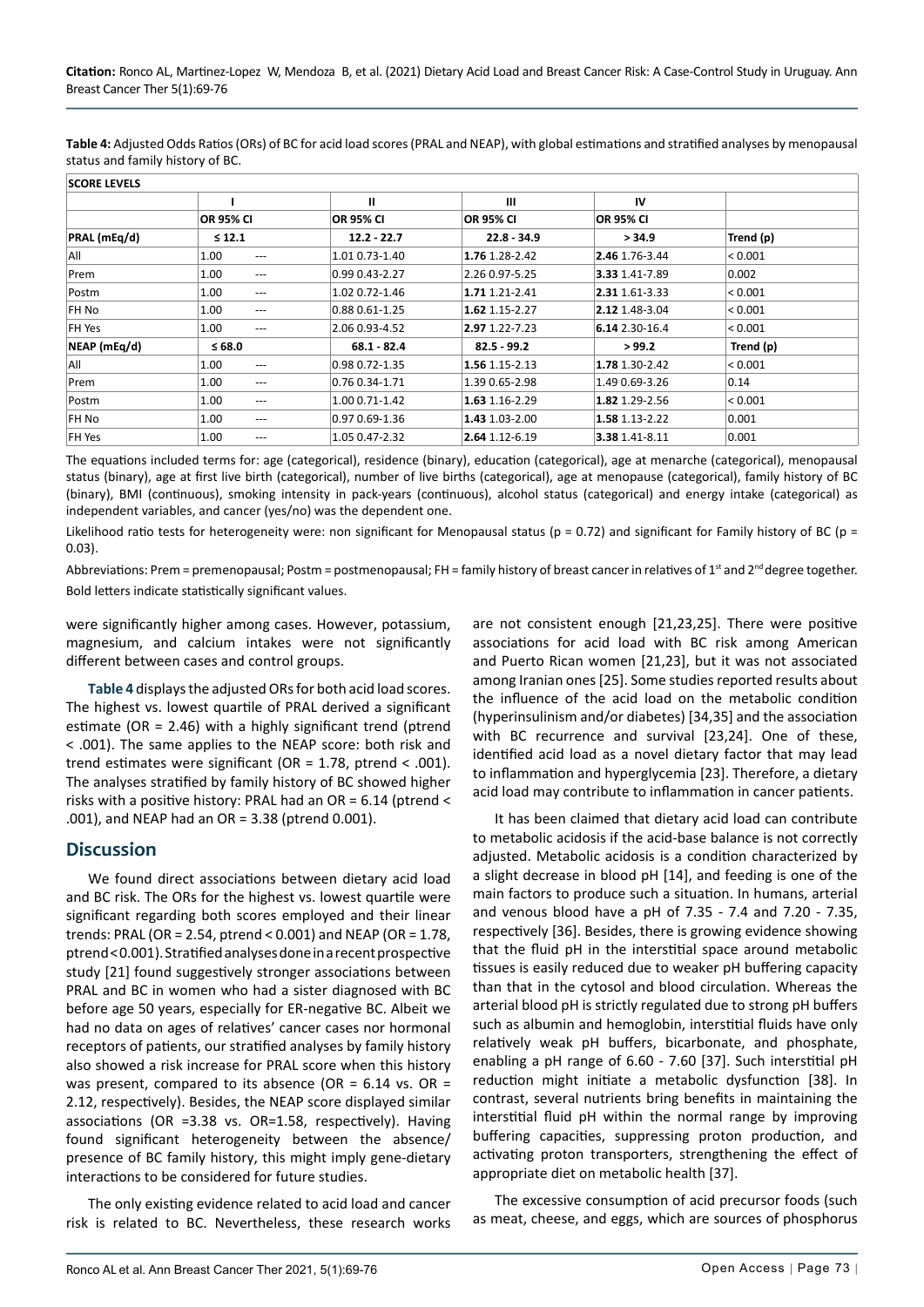and proteins) leads to acid-base balance volubility. If this situation occurs in a prolonged or chronic way, low-grade metabolic acidosis can become significant and predispose to metabolic imbalances [13,14,39]. Regarding these points, it is well known that metabolic acidosis can cause tissue damage, which can further initiate inflammation [23]. Inflammatory process induces oxidative stress and reduces cellular antioxidant capacity. Overproduction of free radicals reacts with cell membrane fatty acids and proteins, impairing their function permanently. Besides, free radicals can lead to gene mutation and DNA damage that predispose to the development of cancer and age-related disorders [40].

Cancer patients have reduced capabilities for adjusting their acid-base balance [41]. Several metabolic adaptations observed in cancer are recognized as similar to the perturbations observed in diabetic patients [36]. Albeit acidity has more than one source [42], the lactate derived from cancer cells suppresses T cell and NK cell function [43]. Moreover, metformin -an insulin sensitizer- frequently used to reduce hyperglycemia in diabetic patients, has been accepted to reduce cancer incidence [44] and improve survival [45].

An adequate intake of phosphorus for adults in the general population is 550 mg/day. However, European countries' mean intake is higher than 2-fold such value (1000 – 1767 mg/ day) [46]. By the same token, our study population sample showed a mean intake of 766 mg/day (760 mg/day among controls), which is higher than the adequate consumption, based on the quoted reference numbers. Dietary phosphorus has increased over time [47], mainly due to phosphoruscontaining additives in food manufacturing and processing [48]. Furthermore, there is evidence that cellular phosphate burden from phosphate toxicity is a pathophysiological determinant of cancer cell growth [49]. According to these authors, a dysregulated phosphate homeostasis can be associated with the genesis of various human tumors.

Besides, a diet that includes phosphorus-enhanced foods can probably add another 600 - 800 mg to the overall daily intake and non-negligible amounts of sodium chloride (NaCl) [50]. Indeed, its intake is reported to be an independent predictor of plasma bicarbonate concentration. NaCl may exert approximately 50–100% of the acidosis-producing effect of the dietary acidic load and is considered a predictor of diet-induced low-grade metabolic acidosis [51]. Besides, an increasing NaCl dose-dependently decreases blood pH and plasma bicarbonate levels, independent of the partial pressure of  $CO_{2'}$ , creatinine clearance, and dietary acid load [13]. On the other hand, potassium, magnesium, and calcium are precursors of bases. Therefore, the main foods that release precursors of acids into the bloodstream are mostly of animal sources, and foods that are precursors of bases are mainly those of plant sources [14]. **Table 3** shows the components of acid load scores, discriminated by animal/ plant source, as it has been previously discussed.

In addition to dietary phosphorus, or to the use of phosphorus-containing additives, the picture turns even more complicated when it was taken into account the previous relationships among acid load, chronic inflammation, and oxidative stress: The interaction of free radicals with polyunsaturated fatty acids of cell membrane causes lipid peroxidation and subsequent cell damage, leading to leakage of intracellular phosphorus into serum [52]. Therefore, Western-like dietary patterns may enhance a vicious cycle involving lipoperoxidation, inflammation, and metabolic acidosis.

As for the study's strengths, cases and controls were faceto-face, directly interviewed by the same trained personnel in the same hospital settings, and the studied population included subsets coming from the whole country and belonged to different socio-economic-cultural strata. Besides, times of data collection were coincident.

On the other hand, the present study may share some biases that are common to case-control studies. Withinperson variability over the study period may be a source of information bias. Selection bias was limited by the nearly full participation of the identified cases and controls (rates  $\sim$  97%), favored by the interview during the hospital stay. Dietary habits were relatively stable in the Uruguayan population, and patients were asked to report any relevant dietary changes occurring during their life. Furthermore, a recall bias related to dietary habits should be negligible in our study population, as the awareness of BC's dietary hypothesis was very limited. Although the FFQ was not validated, it was satisfactorily reproducible [31]**.** Mineral estimations become one of the limitations of the present study since they were based on average serving sizes rather than actual food sizes. Besides, we could not exclude confounders' role by other dietary factors, such as other constituents of animal foods, the effects of different cooking methods, and the mineral contents in water. For example, highly processed and manufactured foods, which involve the use of phosphoruscontaining additives, were not included in the FFQ. Therefore, no estimations of phosphorus and sodium from these potential sources were carried out.

In conclusion, the calculated acid load scores were found directly and significantly associated with BC risk. Since those scores are directly associated with meat intake and inversely associated with plant-based foods intake, results suggest that a low acid load dietary style may reduce BC risk, in agreement with studies focused on food groups and dietary patterns. Further studies are needed to confirm these findings.

### **Conflict of Interest**

The authors declare no conflict of interest.

### **References**

- 1. Barrios E, Garau M, Alonso R, et al. (2014) IV Atlas of cancer incidence in Uruguay. Comision Honoraria de Lucha contra el Cancer. Montevideo.
- 2. [Bray F, Ferlay J, Soerjomataram I, et al. \(2018\) Global cancer](https://pubmed.ncbi.nlm.nih.gov/30207593/)  [statistics 2018: GLOBOCAN estimates of incidence and mortality](https://pubmed.ncbi.nlm.nih.gov/30207593/)  [worldwide for 36 cancers in 185 countries. CA Cancer J Clin 68:](https://pubmed.ncbi.nlm.nih.gov/30207593/)  [394-424.](https://pubmed.ncbi.nlm.nih.gov/30207593/)
- 3. International Agency for Research on Cancer (2018) Global Cancer Observatory-Cancer Today.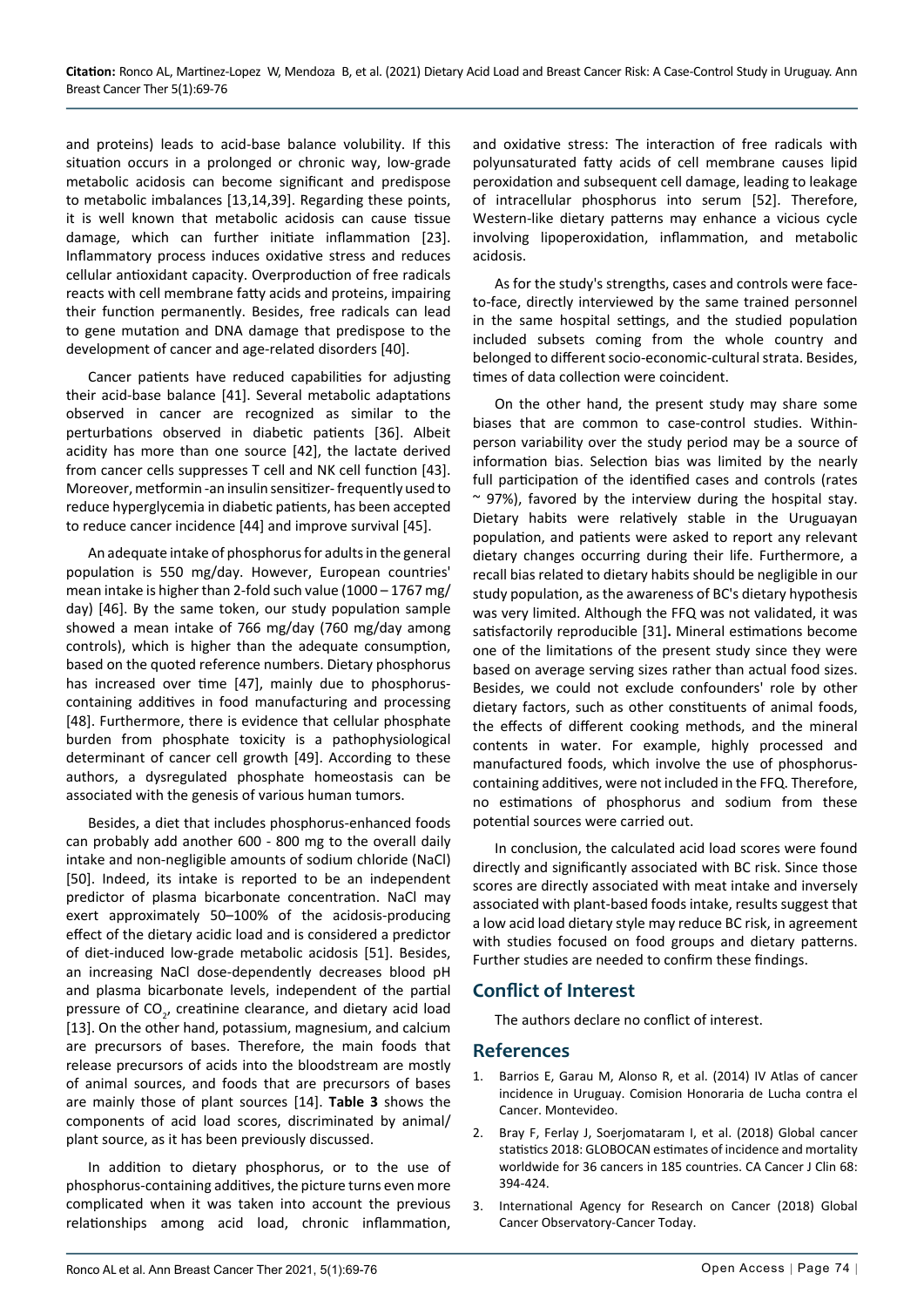- 4. [Mahmoud RI, Tay](https://www.ingentaconnect.com/search%3Bjsessionid%3Dxfa5w1zp8be2.x-ic-live-02?option2=author&value2=Mahmoud%2C%2BReema%2BI)yem RF (2020) Dietary and lifestyle factors and breast cancer risk. Curr Nutr Food Sci 16: 251-259.
- 5. Farvid MS, Chen WY, Rosner BA, et al. (2019) Fruit and vegetable consumption and breast cancer incidence: Repeated measures over 30 years of follow-up. Int J Cancer 144: 1496-1510.
- 6. [Dianatinasab M, Rezaian M, HaghighatNezad E, et al. \(2020\)](https://www.sciencedirect.com/science/article/abs/pii/S152682092030063X)  [Dietary patterns and risk of invasive ductal and lobular breast](https://www.sciencedirect.com/science/article/abs/pii/S152682092030063X)  [carcinomas: A systematic review and meta-analysis. Clinical](https://www.sciencedirect.com/science/article/abs/pii/S152682092030063X)  [Breast Cancer 20: e516-e528.](https://www.sciencedirect.com/science/article/abs/pii/S152682092030063X)
- 7. Lo JJ, Park YMM, Sinha R, et al. (2020) Association between meat consumption and risk of breast cancer: Findings from the Sister Study. Int J Cancer 146: 2156-2165.
- 8. Clinton SK, Giovannucci EL, Hursting SD (2020) The World Cancer Research Fund/American Institute for Cancer Research Third Expert Report on Diet, Nutrition, Physical Activity, and Cancer: Impact and Future Directions. J Nutr 150: 663-671.
- 9. [http://hdr.undp.org/en/content/2019-human-development](http://hdr.undp.org/en/content/2019-human-development-index-ranking)[index-ranking](http://hdr.undp.org/en/content/2019-human-development-index-ranking)
- 10. <http://www.fao.org/faostat/en/#data/CL>
- 11. [Ronco AL, De Stefani E, Mendilaharsu M, et al. \(1996\) Meat,](http://europepmc.org/article/MED/8575853)  [fat and the risk of breast cancer: A case- control study from](http://europepmc.org/article/MED/8575853)  [Uruguay. International Journal of Cancer 65: 328-331.](http://europepmc.org/article/MED/8575853)
- 12. [De Stefani E, Ronco AL, Mendilaharsu M, et al. \(1997\) Meat](https://pubmed.ncbi.nlm.nih.gov/9264269/)  [intake, heterocyclic amines, and risk of breast cancer: A case](https://pubmed.ncbi.nlm.nih.gov/9264269/)[control study in Uruguay. Cancer Epidemiol Biomarkers Prev 6:](https://pubmed.ncbi.nlm.nih.gov/9264269/)  [573-581.](https://pubmed.ncbi.nlm.nih.gov/9264269/)
- 13. [Pizzorno J, Frassetto LA, Katzinger J \(2010\) Diet-induced acidosis:](https://pubmed.ncbi.nlm.nih.gov/20003625/)  [Is it real and clinically relevant? Br J Nutr 103: 1185-1194.](https://pubmed.ncbi.nlm.nih.gov/20003625/)
- 14. [Alves Carnauba R, Baptistella AB, Paschoal V, et al. \(2017\) Diet-](https://pubmed.ncbi.nlm.nih.gov/28587067/)[Induced low-grade metabolic acidosis and clinical outcomes: A](https://pubmed.ncbi.nlm.nih.gov/28587067/)  [review. Nutrients 9: 538.](https://pubmed.ncbi.nlm.nih.gov/28587067/)
- 15. [Remer T, Manz F \(1994\) Estimation of the renal net acid](https://pubmed.ncbi.nlm.nih.gov/8198060/)  [excretion by adults consuming diets containing variable](https://pubmed.ncbi.nlm.nih.gov/8198060/)  [amounts of protein. Am J Clin Nutr 59: 1356-1361.](https://pubmed.ncbi.nlm.nih.gov/8198060/)
- 16. [Frassetto LA, Todd KM, Morris RC Jr, et al. \(1998\) Estimation of](https://pubmed.ncbi.nlm.nih.gov/9734733/)  [net endogenous noncarbonic acid production in humans from](https://pubmed.ncbi.nlm.nih.gov/9734733/)  [diet potassium and protein contents. Am J Clin Nutr 68: 576-](https://pubmed.ncbi.nlm.nih.gov/9734733/) [583.](https://pubmed.ncbi.nlm.nih.gov/9734733/)
- 17. [Kiefte-De Jong JC, Li Y, Chen M, et al. \(2017\) Diet-dependent acid](https://pubmed.ncbi.nlm.nih.gov/27858141/)  [load and type 2 diabetes: Pooled results from three prospective](https://pubmed.ncbi.nlm.nih.gov/27858141/)  [cohort studies. Diabetologia 60: 270-279.](https://pubmed.ncbi.nlm.nih.gov/27858141/)
- 18. [Abbasalizad Farhangi M, Nikniaz L, Nikniaz Z \(2019\) Higher](https://www.ncbi.nlm.nih.gov/pmc/articles/PMC6508739/)  [dietary acid load potentially increases serum triglyceride and](https://www.ncbi.nlm.nih.gov/pmc/articles/PMC6508739/)  [obesity prevalence in adults: An updated systematic review and](https://www.ncbi.nlm.nih.gov/pmc/articles/PMC6508739/)  [meta-analysis. PLoS One 14: e0216547.](https://www.ncbi.nlm.nih.gov/pmc/articles/PMC6508739/)
- 19. [Robey IF \(2012\) Examining the relationship between diet](https://pubmed.ncbi.nlm.nih.gov/22853725/)[induced acidosis and cancer. Nutr Metab 9: 72.](https://pubmed.ncbi.nlm.nih.gov/22853725/)
- 20. [Fürstenberger G, Senn H-J \(2002\) Insulin-like growth factors and](https://www.sciencedirect.com/science/article/abs/pii/S1470204502007313)  [cancer. Lancet Oncol 3: 298-302.](https://www.sciencedirect.com/science/article/abs/pii/S1470204502007313)
- 21. [Park YM, Steck SE, Fung TT, et al. \(2019\) Higher diet-dependent](https://pubmed.ncbi.nlm.nih.gov/30247761/)  [acid load is associated with risk of breast cancer: Findings from](https://pubmed.ncbi.nlm.nih.gov/30247761/)  [the sister study. Int J Cancer 144: 1834-1843.](https://pubmed.ncbi.nlm.nih.gov/30247761/)
- 22. [Fenton TR, Huang T \(2016\) Systematic review of the association](https://pubmed.ncbi.nlm.nih.gov/27297008/)  [between dietary acid load, alkaline water and cancer. BMJ Open](https://pubmed.ncbi.nlm.nih.gov/27297008/)  [6: e010438.](https://pubmed.ncbi.nlm.nih.gov/27297008/)
- 23. [Wu T, Seaver P, Lemus H, et al. \(2019\) Associations between](https://pubmed.ncbi.nlm.nih.gov/31443226/)  [dietary acid load and biomarkers of inflammation and](https://pubmed.ncbi.nlm.nih.gov/31443226/)  [hyperglycemia in breast cancer survivors. Nutrients 11: 1913.](https://pubmed.ncbi.nlm.nih.gov/31443226/)
- 24. [Wu T, Hsu FC, Wang S, et al. \(2020\) Hemoglobin A1c levels](https://www.mdpi.com/2072-6643/12/2/578/htm)  [modify associations between dietary acid load and breast](https://www.mdpi.com/2072-6643/12/2/578/htm)  [cancer recurrence. Nutrients 12: 578.](https://www.mdpi.com/2072-6643/12/2/578/htm)
- 25. Safabakhsh M, Imani H, Yaseri M, et al. Higher dietary acid load is not associated with risk of breast cancer in Iranian women. Cancer Rep (Hoboken) 3: e1212.
- 26. [Ronco AL, De Stefani E, Mendoza B, et al. \(2016\) Mate intake](https://pubmed.ncbi.nlm.nih.gov/27039789/)  [and risk of breast cancer in Uruguay: A case-control study. Asian](https://pubmed.ncbi.nlm.nih.gov/27039789/)  [Pac J Cancer Prev 17: 1453-1461.](https://pubmed.ncbi.nlm.nih.gov/27039789/)
- 27. Ronco AL, De Stefani E, Mendoza B, et al. (2016) Mate and tea intake, dietary antioxidants and risk of breast cancer: a casecontrol study. Asian Pac J Cancer Prev 17: 2923-2933.
- 28. Ronco AL, Calderon JM, Espinosa E (2017) Dietary iron, 'mate' intake and breast cancer risk: A case-control study in Uruguay. J Breast Cancer Res Adv 1: 42.
- 29. Ronco AL**,** Espinosa E, Calderon JM (2018) A case-control study on heme/non-heme iron and breast cancer. Ann Clin Nutr 3: 1011.
- 30. Sickles EA, D'Orsi CJ, Bassett LW, et al. (2013) ACR BI-RADS® Atlas, Breast imaging reporting and data system. Reston, VA: Am Coll Radiol 39-48.
- 31. [Ronco AL, De Stefani E, Boffetta P, et al. \(2006\) Food patterns](https://pubmed.ncbi.nlm.nih.gov/16708380/)  [and risk of breast cancer: A factor analysis study in Uruguay. Int](https://pubmed.ncbi.nlm.nih.gov/16708380/)  [J Cancer 119: 1672-1678.](https://pubmed.ncbi.nlm.nih.gov/16708380/)
- 32. Mazzei ME, Puchulu MR, Rochaix MA (1995) Table of food chemical composition. Cenexa y Feiden Publishers, 2<sup>nd</sup> Ed, Buenos Aires (in Spanish).
- 33. Breslow NE, Day NE (1980) Statistical methods in cancer research: Volume 1. The analysis of case-control studies. International Agency for Research on Cancer, Sci Pub 32.
- 34. [Fagherazzi G, Vilier A, Bonnet F, et al. \(2014\) Dietary acid](https://pubmed.ncbi.nlm.nih.gov/24232975/)  [load and risk of type 2 diabetes: The E3N-EPIC cohort study.](https://pubmed.ncbi.nlm.nih.gov/24232975/)  [Diabetologia 57: 313-320.](https://pubmed.ncbi.nlm.nih.gov/24232975/)
- 35. [Williams RS, Heilbronn LK, Chen DL, et al. \(2016\) Dietary acid](https://pubmed.ncbi.nlm.nih.gov/26299332/)  [load, metabolic acidosis and insulin resistance - Lessons from](https://pubmed.ncbi.nlm.nih.gov/26299332/)  [cross-sectional and overfeeding studies in humans. Clin Nutr](https://pubmed.ncbi.nlm.nih.gov/26299332/)  [35: 1084-1090.](https://pubmed.ncbi.nlm.nih.gov/26299332/)
- 36. [Gillies RJ, Pilot C, Marunaka Y, et al. \(2019\) Targeting acidity in](https://pubmed.ncbi.nlm.nih.gov/30708040/)  [cancer and diabetes. Biochim Biophys Acta Rev Cancer 1871:](https://pubmed.ncbi.nlm.nih.gov/30708040/)  [273-280.](https://pubmed.ncbi.nlm.nih.gov/30708040/)
- 37. Aoi W, Zou X, Xiao JB, et al. (2020) Body fluid pH balance in metabolic health and possible benefits of dietary alkaline foods. eFood 1: 12-23.
- 38. [Marunaka Y \(2018\) The proposal of molecular mechanisms](https://pubmed.ncbi.nlm.nih.gov/30347717/)  [of weak organic acids intake-Induced improvement of insulin](https://pubmed.ncbi.nlm.nih.gov/30347717/)  [resistance in diabetes mellitus via elevation of interstitial fluid](https://pubmed.ncbi.nlm.nih.gov/30347717/)  [pH. Int J Mol Sci 19: E3244.](https://pubmed.ncbi.nlm.nih.gov/30347717/)
- 39. [Osuna-Padilla IA, Leal-Escobar G, Garza-García CA, et al. \(2019\)](https://pubmed.ncbi.nlm.nih.gov/30737117/)  [Dietary acid load: Mechanisms and evidence of its health](https://pubmed.ncbi.nlm.nih.gov/30737117/)  [repercussions. Nefrologia 39: 343-354.](https://pubmed.ncbi.nlm.nih.gov/30737117/)
- 40. [Khansari N, Shakiba Y, Mahmoudi M \(2009\) Chronic](https://pubmed.ncbi.nlm.nih.gov/19149749/)  [inflammation and oxidative stress as a major cause of age](https://pubmed.ncbi.nlm.nih.gov/19149749/)[related diseases and cancer. Recent Pat Inflamm Allergy Drug](https://pubmed.ncbi.nlm.nih.gov/19149749/)  [Discov 3: 73-80.](https://pubmed.ncbi.nlm.nih.gov/19149749/)
- 41. [Sia P, Plumb TJ, Fillaus JA \(2013\) Type B lactic acidosis associated](https://pubmed.ncbi.nlm.nih.gov/23759296/)  [with multiple myeloma. Am J Kidney Dis 62: 633-637.](https://pubmed.ncbi.nlm.nih.gov/23759296/)
- 42. [Lee SH, Griffiths JR \(2020\) How and why are cancers acidic?](https://www.mdpi.com/2072-6694/12/6/1616)  [Carbonic anhydrase IX and the homeostatic control of tumour](https://www.mdpi.com/2072-6694/12/6/1616)  [extracellular pH. Cancers 12: 1616.](https://www.mdpi.com/2072-6694/12/6/1616)